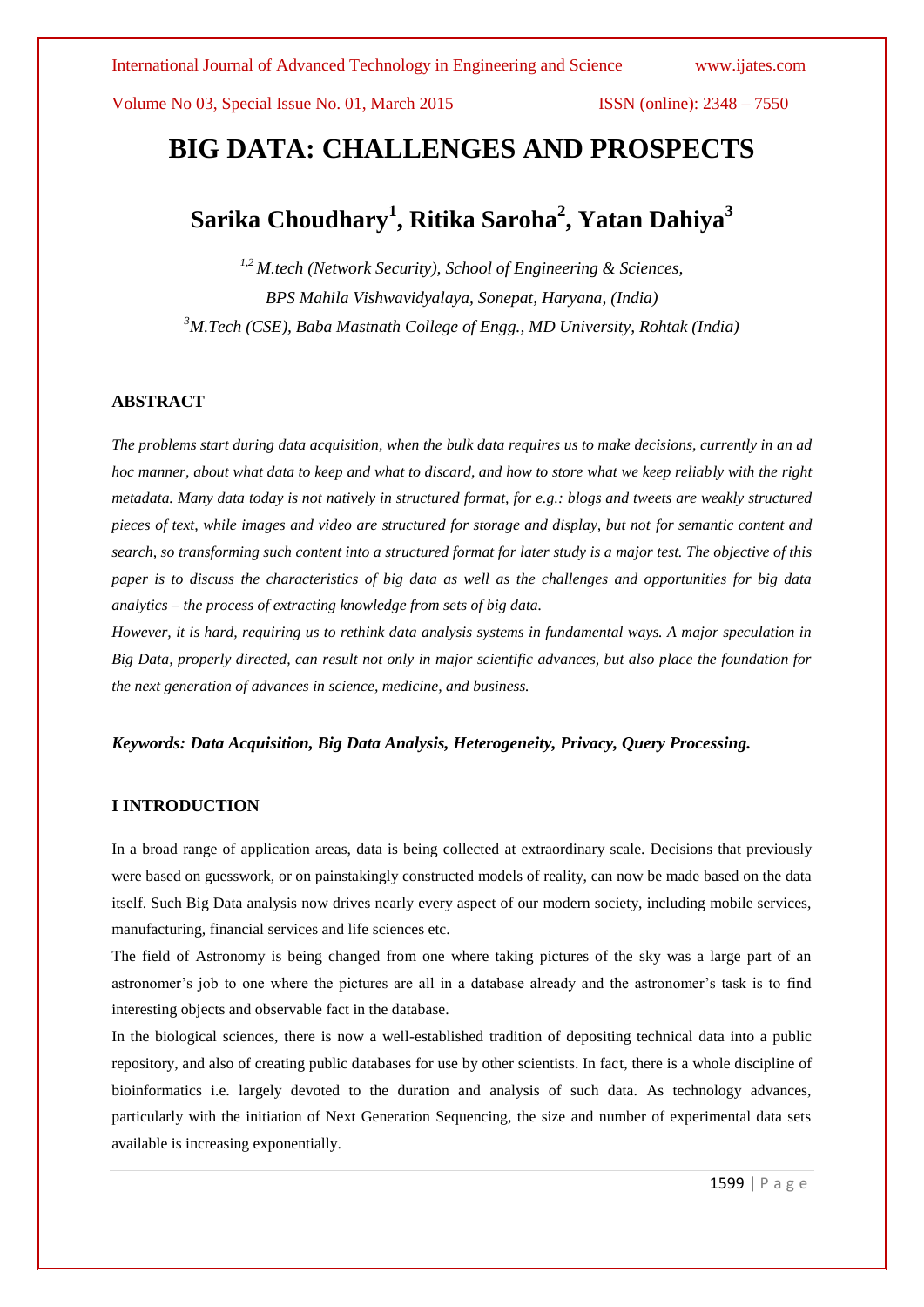Imagine a world in which we have access to a huge database where we gather every detailed calculate of every student's academic performance. This data could be used to plan the most helpful approaches to education, starting from reading, writing, and math, to advanced, college-level, courses. We are far from having access to such data. In particular, there is a strong trend for massive Web exploitation of educational activities, and this will produce a gradually larger amount of detailed data about students' performance.

The sheer size of the data, of course, is a major challenge, and is the one that is most easily recognized. However, there are others. Industry analysis companies like to point out that there are challenges not just in Volume, but also in Variety and Velocity. By Variety, they usually mean heterogeneity of data types, representation, and semantic interpretation. By Velocity, they mean both the rate at which data arrive and the time in which it must be acted upon. While these three are important, this short list fails to include additional important requirements such as privacy and usability.

The analysis of Big Data involves various distinct phases as shown in the figure below, each of which introduces challenges. Many people unfortunately focus just on the examination/modeling phase: while that phase is critical, it is of little use without the other phases of the data analysis pipeline. Even in the analysis phase, which has received much attention, there are poorly understood complexities in the context of multitenanted clusters where several users" programs run concurrently. Many significant challenges extend beyond the analysis phase, for e.g. Big Data has to be managed in context, which may be noisy, heterogeneous. Doing so raises the need to track provenance and to handle uncertainty and error: topics that are crucial to success, and yet rarely mentioned in the same breath as Big Data.



**Fig: The BDA pipeline. Major steps in analysis of big data are shown in the flow at top. Below it are big data needs that make these tasks challenging.**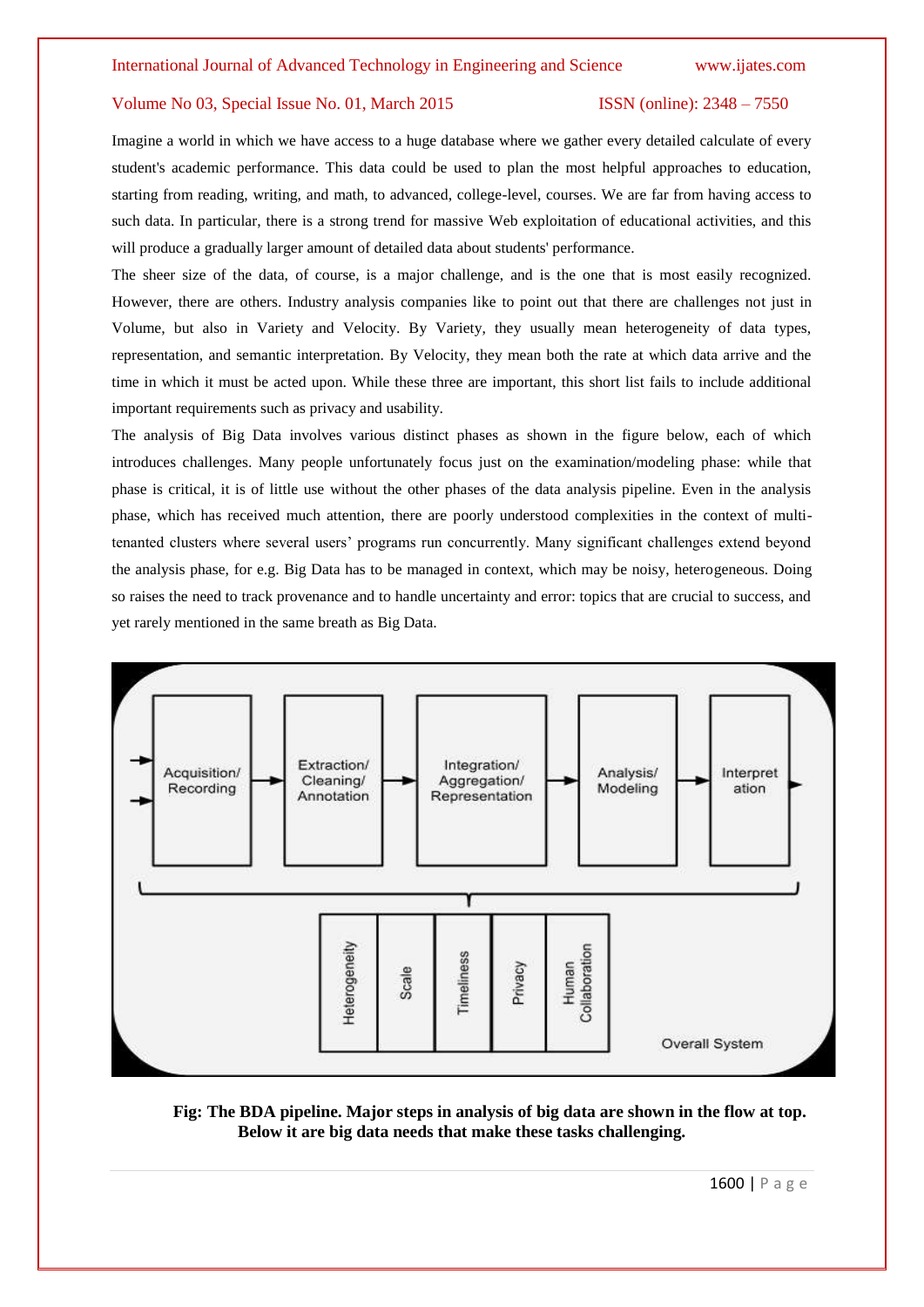Fortunately, existing computational techniques can be applied, either as is or with some extensions, to at least some aspects of the Big Data problem. For example, relational databases rely on the notion of logical data independence: users can think about what they want to compute, while the system (with skilled engineers designing those systems) determines how to compute it efficiently. Similarly, the SQL standard and the relational data model provide a uniform, powerful language to express many query needs and, in principle, allows customers to choose between vendors, increasing competition. The challenge ahead of us is to combine these healthy features of prior systems as we devise novel solutions to the many new challenges of Big Data. In this paper, we consider each of the boxes in the figure above, and discuss both what has already been done and what challenges remain as we seek to exploit Big Data. We begin by considering the five stages in the pipeline, then move on to the five cross-cutting challenges, and end with a discussion of the architecture of the overall system that combines all these functions.

# **II PHASES IN THE PROCESSING PIPELINE**

### **2.1 Data Acquisition and Recording**

Big Data does not arise out of a vacuum: it is recorded from some data generating source. For example, consider our ability to sense and observe the world around us, from the heart rate of an elderly citizen, and presence of toxins in the air we breathe, to the planned square kilometer array telescope, which will produce up to 1 million terabytes of raw data per day. Much of this data is of no interest, and it can be filtered and compressed by orders of magnitude. One challenge is to define these filters in such a way that they do not discard useful information. The second big challenge is to automatically generate the right metadata to describe what data is recorded and how it is recorded and measured. For example, in scientific experiments, considerable detail regarding specific experimental conditions and procedures may be required to be able to interpret the results correctly, and it is important that such metadata be recorded with observational data. Metadata acquisition systems can minimize the human burden in recording metadata. Another important issue here is data provenance.

### **2.2 Information Extraction and Cleaning**

The information collected will not be in a format ready for analysis. For example, consider the collection of electronic health records in a hospital, comprising transcribed dictations from several physicians, structured data from sensors and measurements, and image data such as x-rays. We cannot leave the data in this form and still effectively analyze it. Rather we require an information extraction process that pulls out the required information from the underlying sources and expresses it in a structured form suitable for analysis.

# **2.3 Data Integration, Aggregation, and Representation**

Data analysis is considerably more challenging than simply locating, identifying, understanding, and citing data. For effective large-scale analysis all of this has to happen in a completely automated manner. This requires differences in data structure and semantics to be expressed in forms that are computer understandable, and then "robotically" resolvable. There is a strong body of work in data integration that can provide some of the

1601 | P a g e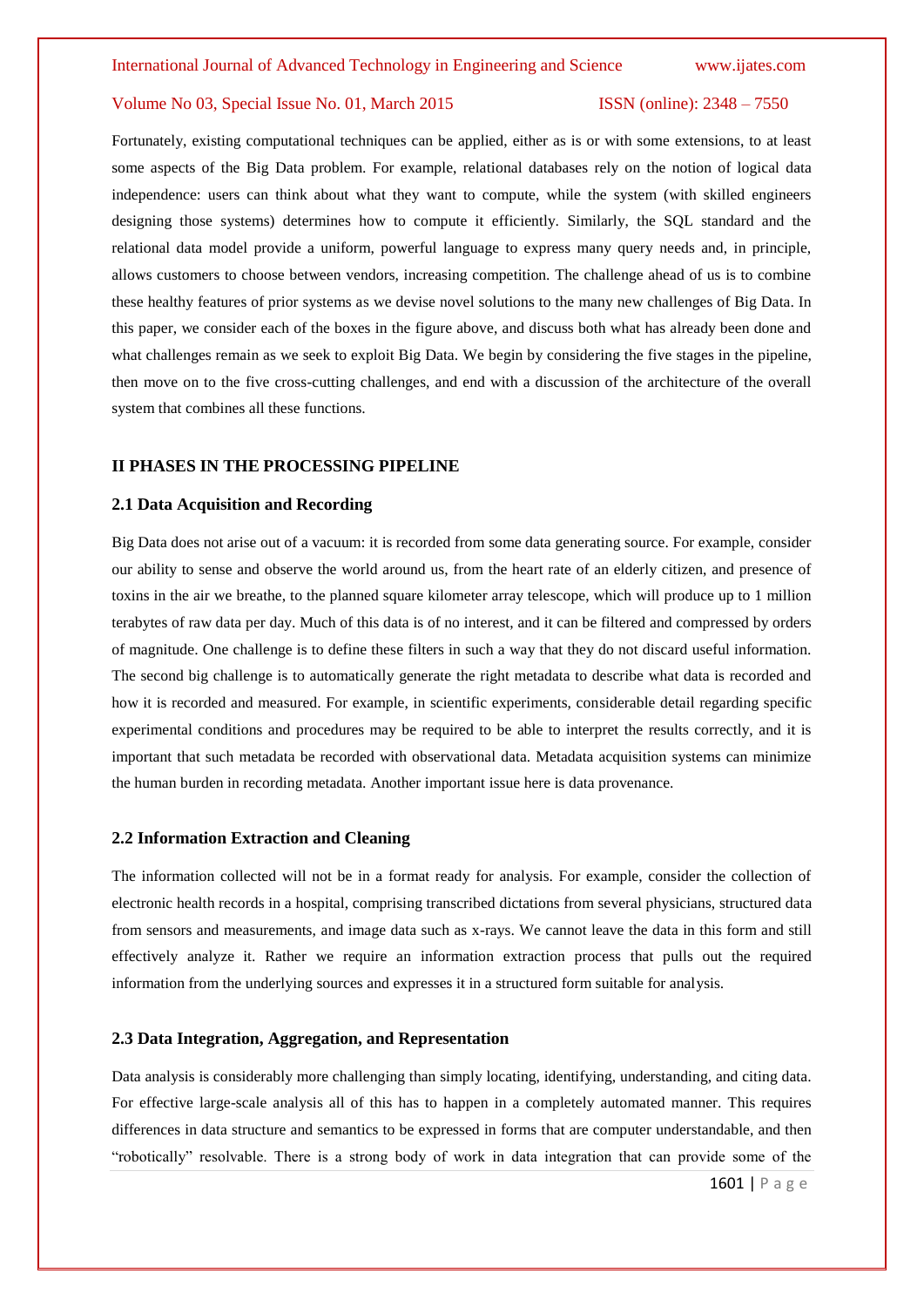answers. However, considerable additional work is required to achieve automated error-free difference resolution.

We must enable other professionals, such as domain scientists, to create effective database designs, either through devising tools to assist them in the design process or through forgoing the design process completely and developing techniques so that databases can be used effectively in the absence of intelligent database design.

#### **2.4 Query Processing, Data Modeling, and Analysis**

Methods for querying and mining Big Data are fundamentally different from traditional statistical analysis on small samples. Big Data is often noisy, dynamic, heterogeneous, inter-related and untrustworthy. Nevertheless, even noisy Big Data could be more valuable than tiny samples because general statistics obtained from frequent patterns and correlation analysis usually overpower individual fluctuations and often disclose more reliable hidden patterns and knowledge. Further, interconnected Big Data forms large heterogeneous information networks, with which information redundancy can be explored to compensate for missing data, to crosscheck conflicting cases, to validate trustworthy relationships, to disclose inherent clusters, and to uncover hidden relationships and models. A knowledge-base constructed from related data can use associated symptoms or medications to determine which of two the physician meant.

Big Data is also enabling the next generation of interactive data analysis with real-time answers. In the future, queries towards Big Data will be automatically generated for content creation on websites, to populate hot-lists or recommendations, and to provide an ad hoc analysis of the value of a data set to decide whether to store or to discard it. Scaling complex query processing techniques to terabytes while enabling interactive response times is a major open research problem today. A problem with current Big Data analysis is the lack of coordination between database systems, which host the data and provide SQL querying, with analytics packages that perform various forms of non-SQL processing, such as data mining and statistical analyses.

### **2.5 Interpretation**

A decision-maker, provided with the result of analysis, has to interpret the results. This interpretation cannot happen in a vacuum. Usually, it involves examining all the assumptions made and retracing the analysis. Furthermore, as we saw above, there are many possible sources of error: computer systems can have bugs, models almost always have assumptions, and results can be based on erroneous data. For all of these reasons, no responsible user will cede authority to the computer system. Rather she will try to understand, and verify, the results produced by the computer. This is particularly a challenge with Big Data due to its complexity. There are often crucial assumptions behind the data recorded. Analytical pipelines can often involve multiple steps, again with assumptions built in. In short, it is rarely enough to provide just the results. Rather, one must provide supplementary information that explains how each result was derived, and based upon precisely what inputs. Such supplementary information is called the provenance of the (result) data.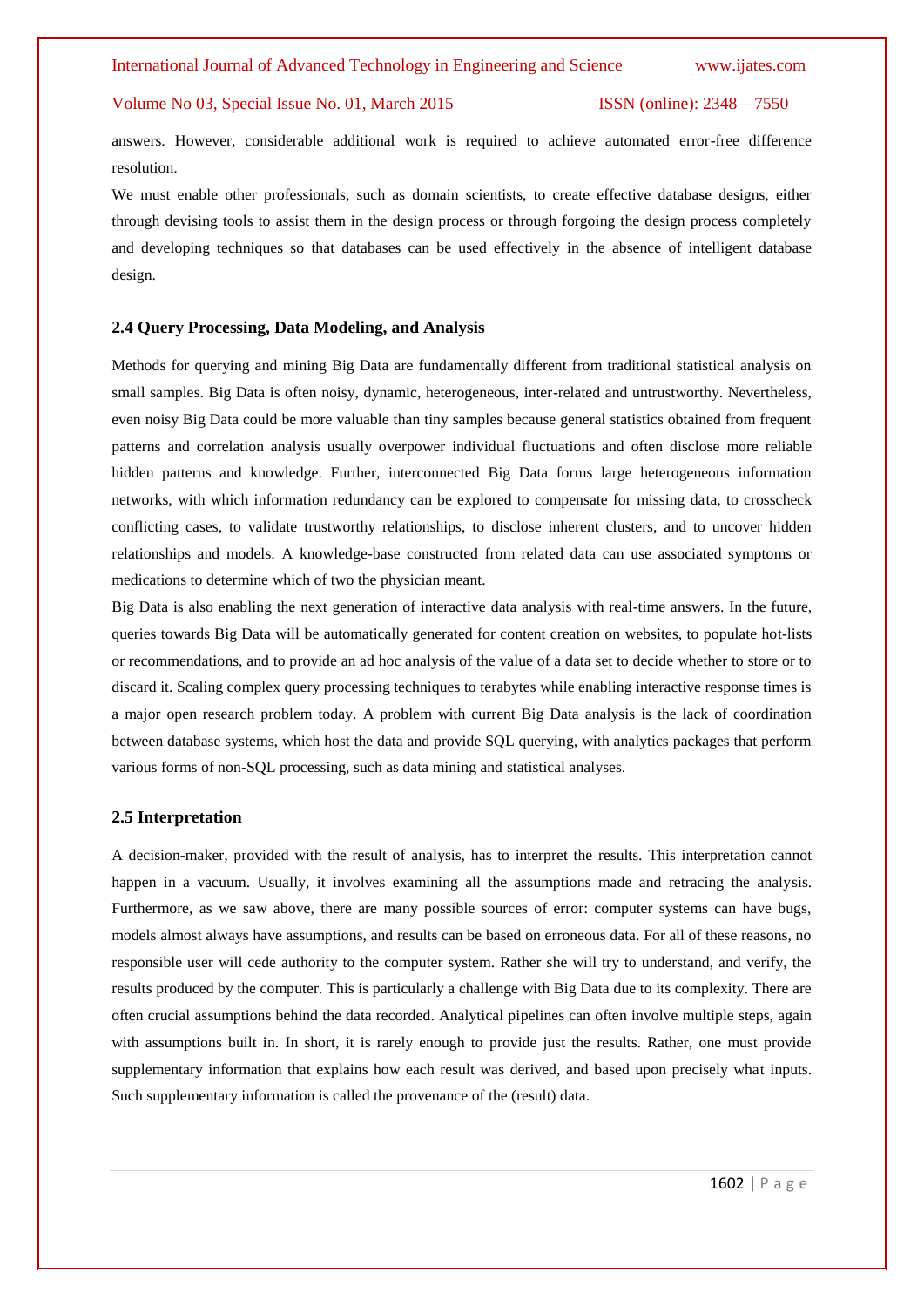### International Journal of Advanced Technology in Engineering and Science www.ijates.com

Volume No 03, Special Issue No. 01, March 2015 ISSN (online): 2348 – 7550

#### **III CHALLENGES IN BIG DATA ANALYSIS**

Having described the multiple phases in the Big Data analysis pipeline, we now turn to some common challenges that underlie many, and sometimes all, of these phases.

#### **3.1 Heterogeneity and Incompleteness**

When humans consume information, a great deal of heterogeneity is comfortably tolerated. However, machine analysis algorithms expect homogeneous data, and cannot understand gradation. In consequence, data must be carefully structured as a first step in data analysis. The three design choices listed have successively less structure and, conversely, successively greater variety. Greater structure is likely to be required by many data analysis systems. However, the less structured design is likely to be more effective for many. However, computer systems work most efficiently if they can store multiple items that are all identical in size and structure.

Even after data cleaning and error correction, some incompleteness and some errors in data are likely to remain. This incompleteness and these errors must be managed during data analysis. Doing this correctly is a challenge. Recent work on managing probabilistic data suggests one way to make progress.

#### **3.2 Scale**

The first thing anyone thinks of with Big Data is its size. After all, the word "big" is there in the very name. Managing large and rapidly increasing volumes of data has been a challenging issue for many decades. In the past, this challenge was mitigated by processors getting faster, following Moore"s law, to provide us with the resources needed to cope with increasing volumes of data. But, there is a fundamental shift underway now: data volume is scaling faster than compute resources, and CPU speeds are static.

First, over the last five years the processor technology has made a dramatic shift - rather than processors doubling their clock cycle frequency every 18-24 months, now, due to power constraints, clock speeds have largely stalled and processors are being built with increasing numbers of cores.

The second dramatic shift that is underway is the move towards cloud computing, which now aggregates multiple disparate workloads with varying performance goals (e.g. interactive services demand that the data processing engine return back an answer within a fixed response time cap) into very large clusters. This level of sharing of resources on expensive and large clusters requires new ways of determining how to run and execute data processing jobs so that we can meet the goals of each workload cost-effectively, and to deal with system failures, which occur more frequently as we operate on larger and larger clusters.

A third dramatic shift that is underway is the transformative change of the traditional I/O subsystem. For many decades, hard disk drives (HDDs) were used to store persistent data. HDDs had far slower random IO performance than sequential IO performance, and data processing engines formatted their data and designed their query processing methods to "work around" this limitation.

# **3.3 Timeliness**

The flip side of size is speed. The larger the data set to be processed, the longer it will take to analyze. The design of a system that effectively deals with size is likely also to result in a system that can process a given size

1603 | P a g e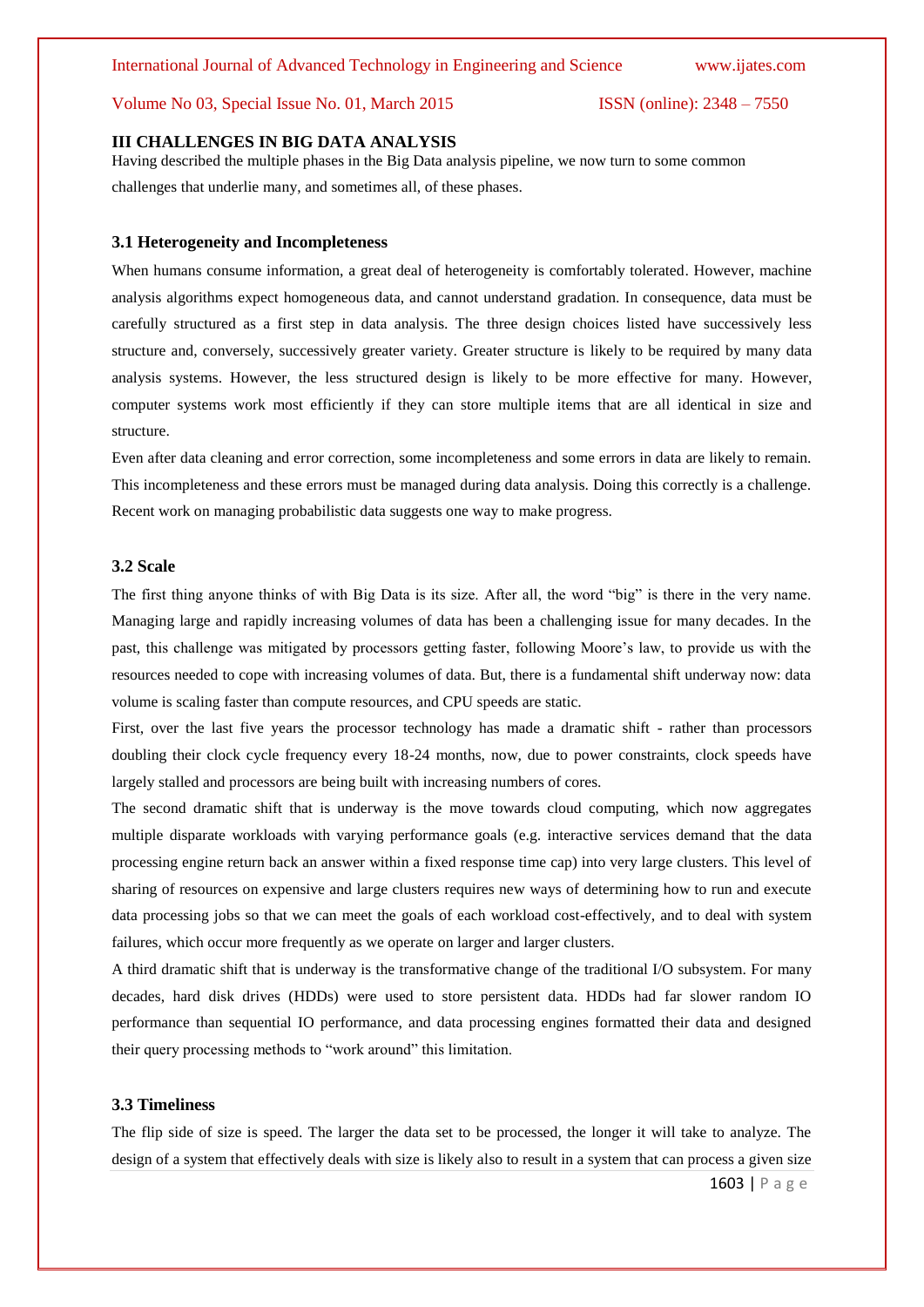of data set faster. However, it is not just this speed that is usually meant when one speaks of Velocity in the context of Big Data. There are many situations in which the result of the analysis is required immediately. Given a large data set, it is often necessary to find elements in it that meet a specified criterion. In the course of data analysis, this sort of search is likely to occur repeatedly. Scanning the entire data set to find suitable elements is obviously impractical. Rather, index structures are created in advance to permit finding qualifying elements quickly.

### **3.4 Privacy**

The privacy of data is another huge concern, and one that increases in the context of Big Data. For electronic health records, there are strict laws governing what can and cannot be done. Managing privacy is effectively both a technical and a sociological problem, which must be addressed jointly from both perspectives to realize the promise of big data.

Consider, for example, data gleaned from location-based services. These new architectures require a user to share his/her location with the service provider, resulting in obvious privacy concerns. Note that hiding the user"s identity alone without hiding her location would not properly address these privacy concerns. An attacker or a (potentially malicious) location-based server can infer the identity of the query source from its (subsequent) location information. This is because with location-based services, the location of the user is needed for a successful data access or data collection, while the identity of the user is not necessary.

### **3.5 Human Collaboration**

In spite of the tremendous advances made in computational analysis, there remain many patterns that humans can easily detect but computer algorithms have a hard time finding. Indeed, CAPTCHAs exploit precisely this fact to tell human web users apart from computer programs.

In today"s complex world, it often takes multiple experts from different domains to really understand what is going on. A Big Data analysis system must support input from multiple human experts, and shared exploration of results. These multiple experts may be separated in space and time when it is too expensive to assemble an entire team together in one room. The data system has to accept this distributed expert input, and support their collaboration.

### **IV CONCLUSION**

We have entered an era of Big Data. Through better analysis of the large volumes of data that are becoming available. However, many technical challenges described in this paper must be addressed before this potential can be realized fully. The challenges include not just the obvious issues of scale, but also heterogeneity, lack of structure, error-handling, privacy, timeliness, provenance, and visualization, at all stages of the analysis pipeline from data acquisition to result interpretation. These technical challenges are common across a large variety of application domains, and therefore not cost-effective to address in the context of one domain alone. Furthermore, these challenges will require transformative solutions, and will not be addressed naturally by the next generation of industrial products.